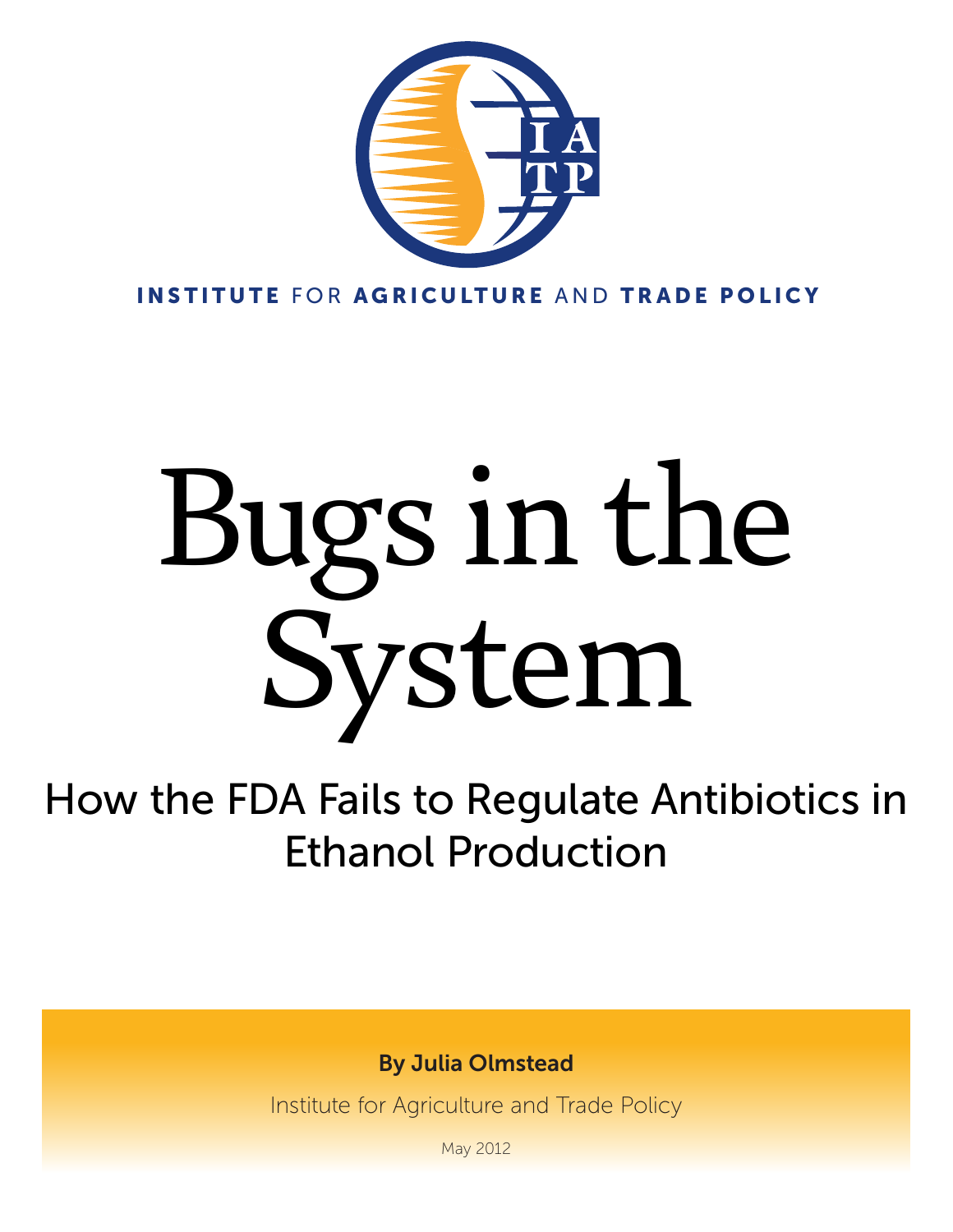*Bugs in the System: How the FDA fails to Regulate Antibiotics in Ethanol Production*

By Julia Olmstead Institute for Agriculture and Trade Policy

> Published May 2012 © 2012 IATP. All rights reserved.

The Institute for Agriculture and Trade Policy works locally and globally at the intersection of policy and practice to ensure fair and sustainable food, farm and trade systems.

More at iatp.org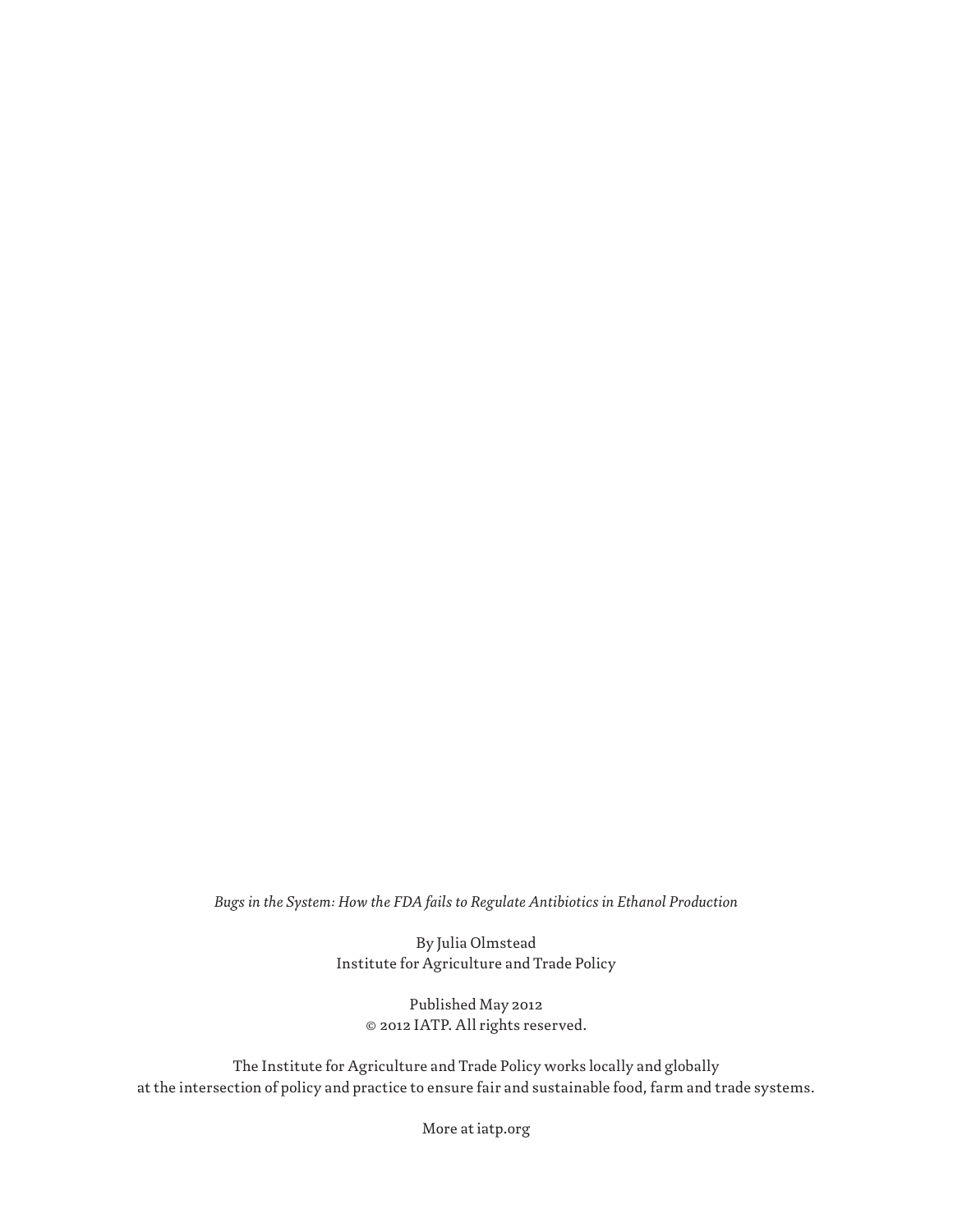## EXECUTIVE SUMMARY

Basic microbiology and the principle of natural selection dictate that antibiotic use will tend to spur bacteria to become resistant to antibiotics. This fact underlays growing concern about the public health effects of the 29 million pounds of antibiotics sold annually for animal agriculture, weighing in at over four times the tonnage sold for use in treating sick humans. The U.S. Food and Drug Administration (FDA), tasked with protecting public health, has taken a lax stance on the use of antibiotics in livestock or poultry feed, refusing to place binding regulations on producers that would limit their antibiotic use. Despite rising problems with antibiotic resistance linked to antibiotic use in food animals, and the fact that most antibiotics given to livestock are used for growth promotion, rather to than to treat illness, making their use unnecessary, the FDA has asked that industry to make voluntary reductions and, and essentially, to self-regulate.

Three years ago food safety and public health advocates began to recognize that another sector of agriculture—the corn ethanol industry—also played a role in antibiotic misuse. Many ethanol producers routinely add antibiotics such as penicillin and erythromycin (both important for human health) and virginiamycin and tylosin (both have analogues used to treat humans) to the tanks where they mix corn mash with warm water to ferment ethanol. Bacterial outbreaks are common in ethanol plants (the bacteria like the warm, moist conditions and the corn sugar), and can lead to yield (and therefore profit) losses. Antibiotics help keep bacterial counts low, but fuel isn't the only product that leaves ethanol plants. Producers also sell what is known as "distillers grains" (DGS), the nutrient-rich, leftover corn mash, to cattle, dairy, swine and poultry producers for use as a livestock feed. In 2008 the FDA found antibiotic residues in DGS samples taken from ethanol plants across the country, results that have been confirmed by subsequent studies.

As with antibiotics added directly to livestock feed, the FDA has not restricted the marketing or use of antibiotics in ethanol production, nor have they prohibited or limited sales of DGS that are contaminated with antibiotic residues. The FDA has ruled, however, that antibiotics used in ethanol production should be treated as food additives, and thus require FDA approval before they can be used. This IATP report shows that the FDA has not enforced its own ruling. Companies marketing these antibiotics, and the ethanol producers using them, are therefore doing so unlawfully; and the FDA is violating federal code in not regulating them.

For life-threatening bacterial infections in humans, there are no alternatives to antibiotics. Once resistant bacteria develop from antibiotic misuse, we have forever lost the corresponding tools needed to treat bacterial illness. As with

non-therapeutic antibiotic use in livestock, however, ethanol production does not require antibiotics. Effective, costcompetitive antimicrobial alternatives are readily available to producers. In fact, many ethanol producers have already begun to substitute these products for antibiotics. Given these alternatives, and the very real threat antibiotic misuse poses to public health, there is no good argument for their continued use.

## Background

For at least two decades, antibiotics have been an important component of the fermentation process used to make ethanol.1 Corn ethanol is the product of starches broken down into sugars by yeast. The sugars are then fermented and distilled, all of which happens in tanks full of warm water, a perfect environment not only for yeast but also for growing bacteria. Bacterial contamination is a significant problem for ethanol producers, because the bacteria compete with the yeast for sugar and nutrients and outbreaks can cause significant losses in the yield of the ethanol plant, or even halt the fermentation process. 2

To prevent bacterial outbreaks and limit yield losses, many ethanol producers routinely dose fermentation tanks with antibiotics also important to human medicine, like penicillin, erythromycin and tylosin, and virginiamycin. These antibiotics, distributed by animal drug manufacturers and chemical suppliers, are readily available without a prescription. They are inexpensive, and completely unregulated by the FDA. Ethanol producers have full discretion over the quantity and frequency with which they dump antibiotics into their plants. As ethanol production has exploded, from 4.5 to 12.5 billion (Figure 1) gallons per year between 2005-06 and 2009- 10, antibiotic use also has undoubtedly increased, although currently the FDA does not appear to track antibiotic sales to ethanol producers, as it does sales for use in animals.3

Until recently, there was little concern about the unintended side effects of using antibiotics in this way. For example, could widespread use of these antibiotics in making ethanol undercut the effectiveness of their close human analogues in treating sick people? That very real health threat led the FDA to recognize that adding antibiotics to livestock feed contributes to the spread of antibiotic-resistant infections in people. FDA data reveal more than 80 percent of all antimicrobials sold in the U.S. are sold for use in agriculture.<sup>4</sup>

 Fuel isn't the only product that leaves an ethanol plant. After the ethanol is distilled, the remaining corn mash and liquid slurry is sold either wet or dry as an animal feed, a product known as distillers grains with solubles (DGS) (the solubles are a nutritious, molasses-like liquid created when some of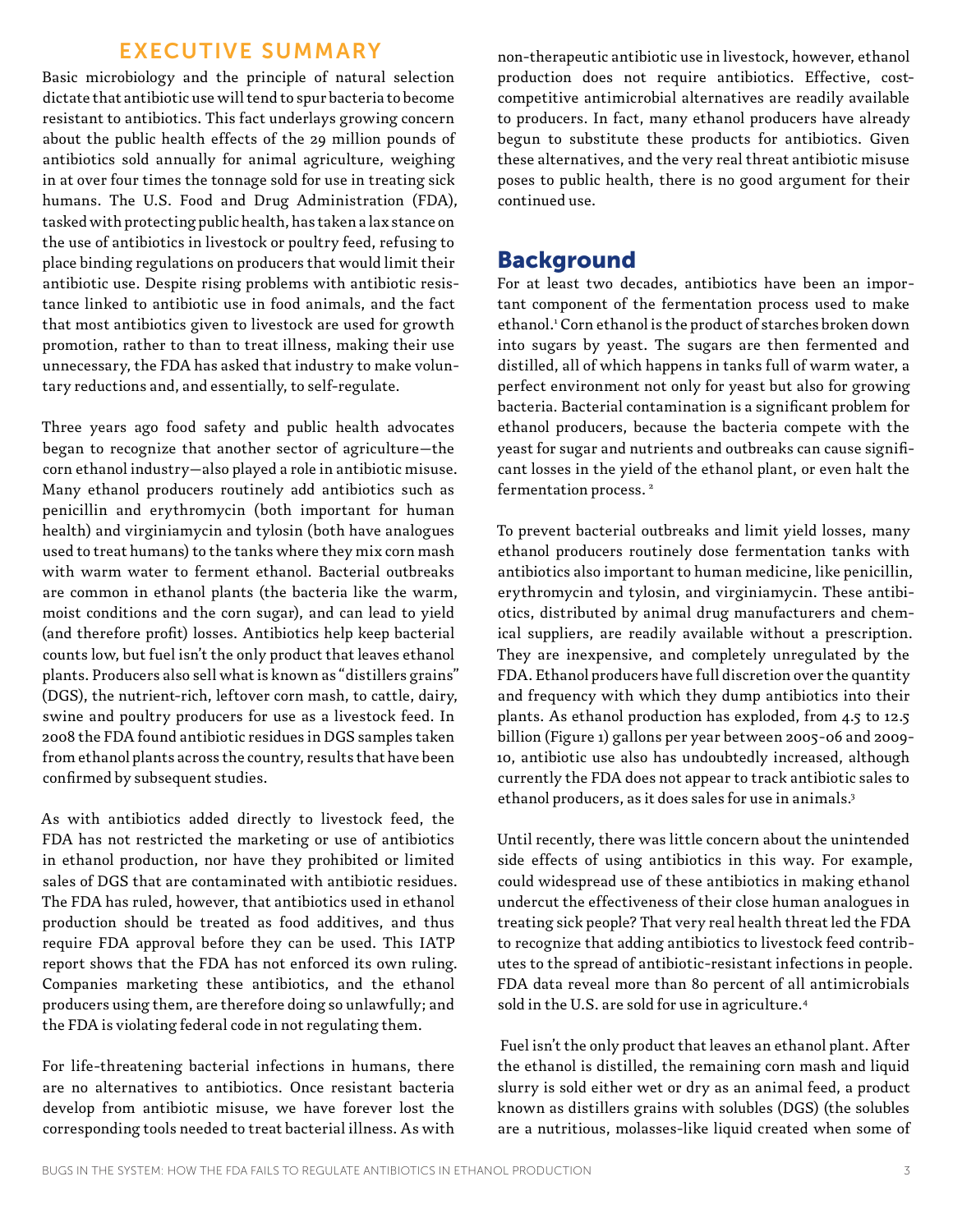the slurry water is separated from the mash and condensed; it's typically added back into the distillers grains to boost nutrition values) (see box). In the last decade, accompanying the increase in ethanol production, DGS production and sales have exploded. From 2000 to 2010, DGS production increased 1,264 percent, from 2.5 to 34.1 million metric tons per year. <sup>5</sup> The beef industry uses 41 percent of all DGS, the dairy industry consumes 26 percent, 5 percent are fed to swine and 4 percent to poultry; 22 percent are exported for use by meat producers overseas.6 DGS have rapidly become a mainstay of the conventional livestock diet, replacing 914 million bushels of traditional corn feed in the 2010-11 production year. 7 Much of U.S. conventional beef and dairy cattle consume some amount of distillers grains.

#### Distillers grains definition from an Ohio State University Extension Fact Sheet:

*In the United States most of the ethanol produced currently is made from corn but other grains can be used. The corn is processed and mixed with yeast that converts the starch into ethanol and carbon dioxide. The ethanol is distilled off and the remaining liquid is centrifuged to remove some water. This residue is called wet distillers grains and usually has 30 to 35% dry matter (DM) and contains most of the fiber, fat, protein, and minerals found in the original grain used to make the ethanol. The liquid removed by centrifuging is usually partially dried and becomes condensed distillers solubles. Condensed solubles are a good source of protein, energy, and vitamins but have the consistency of molasses, making feeding difficult. Most distilleries add the condensed solubles back to the wet distillers grains making wet distillers grains with solubles (WDGS). The wet products are either fed as-is or are heatdried producing dried distillers grains with solubles (DDGS).*

Most of the distillers grains fed to livestock are dried distillers grains with solubles, and in the popular press, the abbreviation "DDGS" is commonly used. Many of the studies and documents referenced in this report, however, discuss either wet distillers grains with solubles or dried distillers grains with solubles, or both. To be comprehensive and minimize confusion, we have decided to use the abbreviation "DGS" throughout the report to refer to both wet and dried distillers grains with solubles.

# Figure 1: U.S. Ethanol Production 1993-2011 8000 10000 12000 14000 Millions of Gallons Ethanol



1993

0

2000

4000

6000

1995

1997

1999

2001

2003

2005

2007

2009

2011

In 2008, amid increasing public concern over the use of antibiotics in animal production, the Food and Drug Administration (FDA) collected and tested 60 DGS samples for residues of virginiamycin (a streptogramin antibiotic with an important human analogue, Synercid), erythromycin and tylosin (another macrolide antibiotic, like erythromycin, that may spur crossresistance to the latter). Of the  $45$  samples analyzed,  $24$  (53) percent) came back positive, according to Dr. Daniel McChesney, director of the FDA/Center for Veterinary Medicine's (CVM) Office of Surveillance and Compliance.<sup>8</sup> Fifteen of the samples contained residues of virginiamycin, twelve contained residues of erythromycin, and five contained residues of tylosin. Some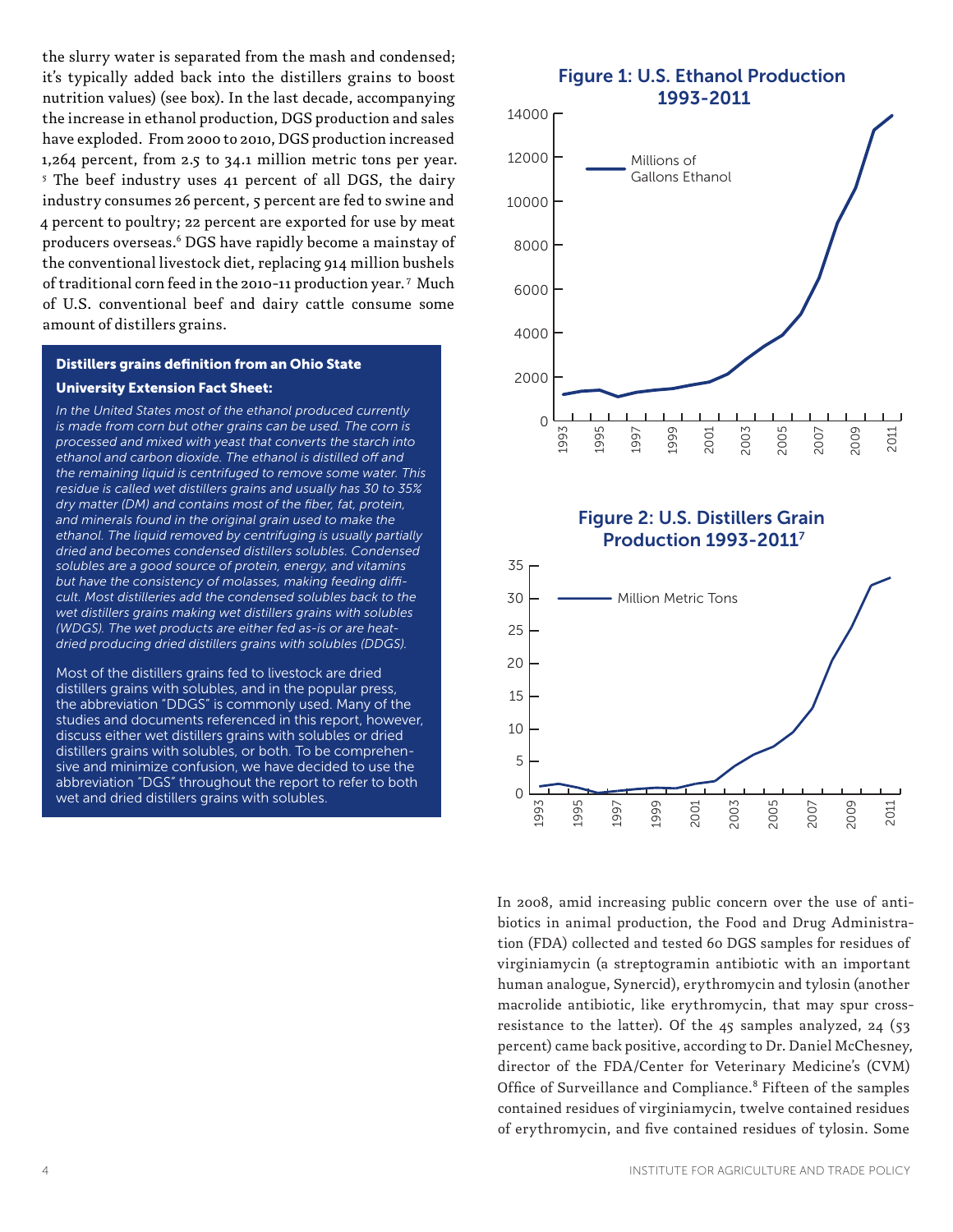were detected at levels considered significant, according to the FDA, including residue levels exceeding 0.5 parts per million  $(ppm).9$ 

These test results were exceedingly important because they disproved the belief that antibiotic use in ethanol production was benign vis-à-vis public health. This study showed the opposite: Antibiotic use in ethanol production increases the load of nontherapeutic antibiotics being fed to livestock, which the FDA itself acknowledges is a public health threat needing to be addressed.<sup>10, 11</sup>

To date, the FDA has refused to publish the full results of their 2008 survey of antibiotic residues in DGS. It has given no rationale for this failure in transparency. At a 2010 meeting of the Association of Animal Feed Control Officials (AAFCO), an employee at the FDA's Center for Veterinary Medicine (CVM) stated the FDA would never publish the study results. IATP obtained the numbers from a National Grain Council Association newsletter: a CVM official later confirmed them via email.<sup>12</sup>

In 2010, the FDA carried out a second round of antibiotic residue testing, the results of which were recently published in a CVM bulletin. The FDA collected and analyzed 46 samples—18 import samples and 28 domestic samples—for residues of 12 antibiotics (ampicillin, penicillin G, chlortetracycline, oxytetracycline, tetracycline, clarithromycin, erythromycin, streptomycin, virginiamycin M1, bacitracin A, chloramphenicol, monensin, and tylosin). They found four positive samples. In the three positive domestic samples (Table 1): sample 1 contained virginiamycin M1 detected at 0.16 ppm, sample 2 contained erythromycin detected at 0.58 ppm, sample 3 contained virginiamycin M1 detected at 0.15 ppm and penicillin detected at 0.24 ppm. The positive import sample, from Canada, had a detected residue of 0.18 ppm of virginiamycin M1.13

#### Table 1: Positive antibiotic residue results from 2010 FDA distillers grains testing

| <b>Positive Sample</b> | <b>Antibiotic Found</b> | <b>Residue Level (parts per</b><br>million) |
|------------------------|-------------------------|---------------------------------------------|
|                        | Virginiamycin M1        | 0.16                                        |
|                        | Erythromycin            | 0.58                                        |
|                        | Virginiamycin M1        | 0.15                                        |
|                        | Penicillin              | 0.24                                        |
| <b>Import</b>          | Virginiamycin M1        | ).18                                        |

These results were also reported in an abstract for an as-yet unpublished paper, "Impacts of low level microbial residues in distillers grains," to be presented at an academic conference in May 2012.14 In the abstract, CVM researchers report on further

#### testing they carried out to analyze the impact of exposure to antibiotics at the levels found in the 2010 survey on two species of bacteria that can cause disease. From the abstract:

Enterococcus sp and Campylobacter sp with known minimum inhibitory concentrations were exposed to low levels (≤1.0 µg/ml) of pen, vir, a pen/vir blend (93%/7%), and ery. The strains were evaluated for decreased susceptibility to the test antimicrobials. Results indicate that low levels of pen, vir and the pen/ vir blend did not select for strain variants with decreased susceptibility. In contrast, ery gave mixed results. There was no selection for resistance in Campylobacter sp. (0.5 µg/ml) or in Enterococcus sp. (0.1 µg/ml). However, resistant variants of Enterococcus sp were observed with 0.25 and 0.5 µg/ml ery. It was concluded that pen and vir (≤1.0 µg/ml) or ery (0.1 µg/ml) did not select for resistant variants. However exposure of Enterococcus sp. to ery (0.25 and 0.5 µg/ml) did select for resistant phenotypes. Given these results it is suggested that ery residues in distillers grains be more fully evaluated given the importance of this antimicrobial in clinical medicine.

Put more simply, their study found that virginiamycin and penicillin at the levels present in the DGS samples did not select for resistance (i.e., allow the susceptible bacteria to die off and the resistant bacteria to thrive) among Campylobacter bacteria (a major cause of food poisoning) or Enterococcus bacteria (resistant strains of which cause significant problems in hospitals).

Erythromycin, however, at the 0.58 ppm level found in DGS samples, did select for resistance in Enterococcus bacteria. While the results bear follow-up research—which one would hope a public agency would make public—the bottom line is this: Residues of antibiotics in DGS—the predictable result of adding antibiotics to ethanol fermentation vats—have the potential to cause increased antibiotic resistance impacting the human population.

The ethanol and antibiotics industries have often claimed that any lingering antibiotic residues in DGS are rendered inactive through processing.<sup>15</sup> In combination with the FDA findings, other recent research may have put a definitive stake through that claim. Researchers at the University of Minnesota did quarterly collections of 20 distillers wet grains with solubles samples and 20 distillers dried grains with solubles samples from ethanol plants throughout the U.S. and tested them for virginiamycin, penicillin, tetracycline, erythromycin and tylosin residues. They then tested the residues they found on so-called sentinel species of gut bacteria, E. coli and Listeria monocytogenes, to see if antibiotics at that level were active. All of the 117 DGS samples tested to-date contained antibiotic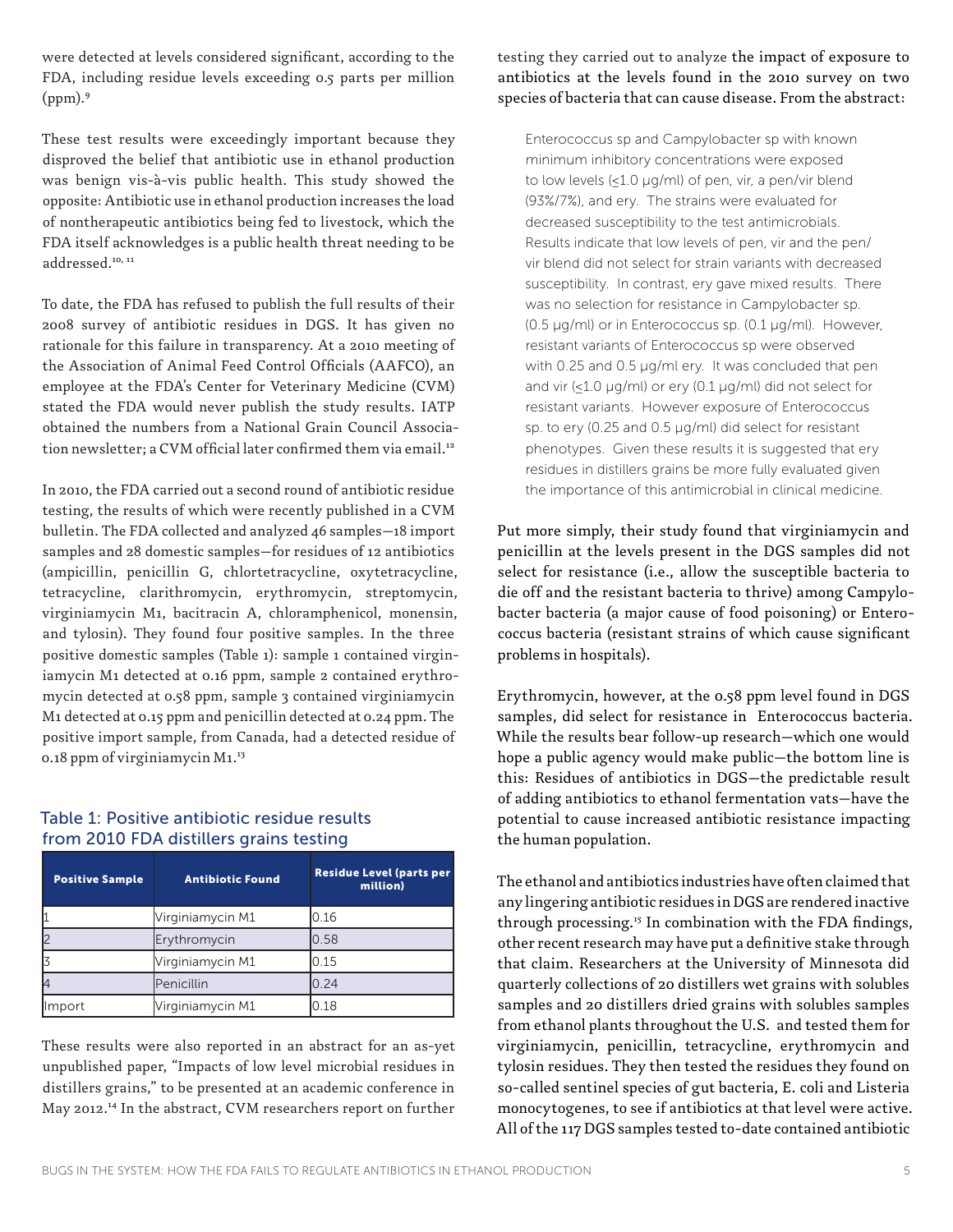residues; one sample was found to have antibiotic residue active enough to inhibit E. coli growth.<sup>16</sup> These study results have yet to be published in the scientific literature but were confirmed in a phone call with one of the study's authors.<sup>17</sup>

Despite the FDA's clear indication of concern about the safety of antibiotic residues in DGS, and all the data that confirm those concerns are well founded, the FDA has taken no steps to begin to limit this antibiotic use or to make public the full results of its research on the issue.

# Failure to regulate

Federal law requires the FDA to regulate any substance that alters human or animal food. The Food Additives Amendment of 1958 (Public Law 85-929, 72 Stat. 1784, which will be referred to as "the Amendment" in this report), an amendment to the Federal Food, Drug and Cosmetic Act of 1938 (FFDCA), put forth a mandate and framework for the regulation of substances that are added to food.

Food, according to the U.S. Congress, is "(1) articles used for food or drink for man or other animals, (2) chewing gum, and (3) articles used for components of any such article" (21 USC 321 (f)). The Amendment created a separate, and very specific, definition for substances that are added to food. The statutory definition is as follows:

The term "food additive" means any substance the intended use of which results or may reasonably be expected to result, directly or indirectly, in its becoming a component or otherwise affecting the characteristics of any food (including any substance intended for use in producing, manufacturing, packing, processing, preparing, treating, packaging, transporting, or holding food; and including any source of radiation intended for any such use), if such substance is not generally recognized, among experts qualified by scientific training and experience to evaluate its safety, as having been adequately shown through scientific procedures (or, in the case of a substance used in food prior to January 1, 1958, through either scientific procedures or experience based on common use in food) to be safe under the conditions of its intended use; except that such term does not include –

- 1. a pesticide chemical residue in or on a raw agricultural commodity or processed food; or
- 2. a pesticide chemical; or
- 3. a color additive; or
- 4. any substance used in accordance with a sanction or approval granted prior to the enactment of this paragraph 4 pursuant to this Act [enacted Sept. 6, 1958], the Poultry Products Inspection Act (21 U.S.C. 451 and the following) or the Meat Inspection Act of March 4, 1907 (34 Stat. 1260), as amended and extended (21 U.S.C. 71 and the following);
- 5. a new animal drug; or
- 6. an ingredient described in paragraph (ff) in, or intended for use in, a dietary supplement.

Clearly, the definition leaves much room for interpretation. In the context under consideration in this report, however, it seems to follow that the use of a given antibiotic in ethanol production (1) "results or may reasonably be expected to result directly or indirectly, in its becoming a component or otherwise affecting the characteristics of any food [distillers grains]" and (2) does not fit into any of the categories 1–6 (these substances/uses are excluded because they are regulated elsewhere) that would exempt the given antibiotic from being classified as a "food additive." If, then, the antibiotics used in ethanol production and present in DGS are Food Additives, they must be regulated as such.

The law's definition of a food additive, however, leaves room for another mechanism of exclusion (and regulation), known as "generally recognized as safe" (GRAS), delineated in this section of the statement:

[...]if such substance is not generally recognized, among experts qualified by scientific training and experience to evaluate its safety, as having been adequately shown through scientific procedures (or, in the case of a substance used in food prior to January 1, 1958, through either scientific procedures or experience based on common use in food) to be safe under the conditions of its intended use[…]

Soon after the Amendment was passed in 1958, the FDA created a list of food substances that were, when used for the intended purposes and under good manufacturing practices, generally recognized as safe. Substances considered GRAS are exempted by the Amendment from the FDA approval requirement, and can be marketed for and used in food without the FDA's knowledge.

Citing the impossibility of listing all substances that are GRAS for their intended use, the FDA allowed that manufacturers themselves can determine whether there is sufficient scientific data to support a GRAS determination. A GRAS determination requires "a reasonable certainty in the minds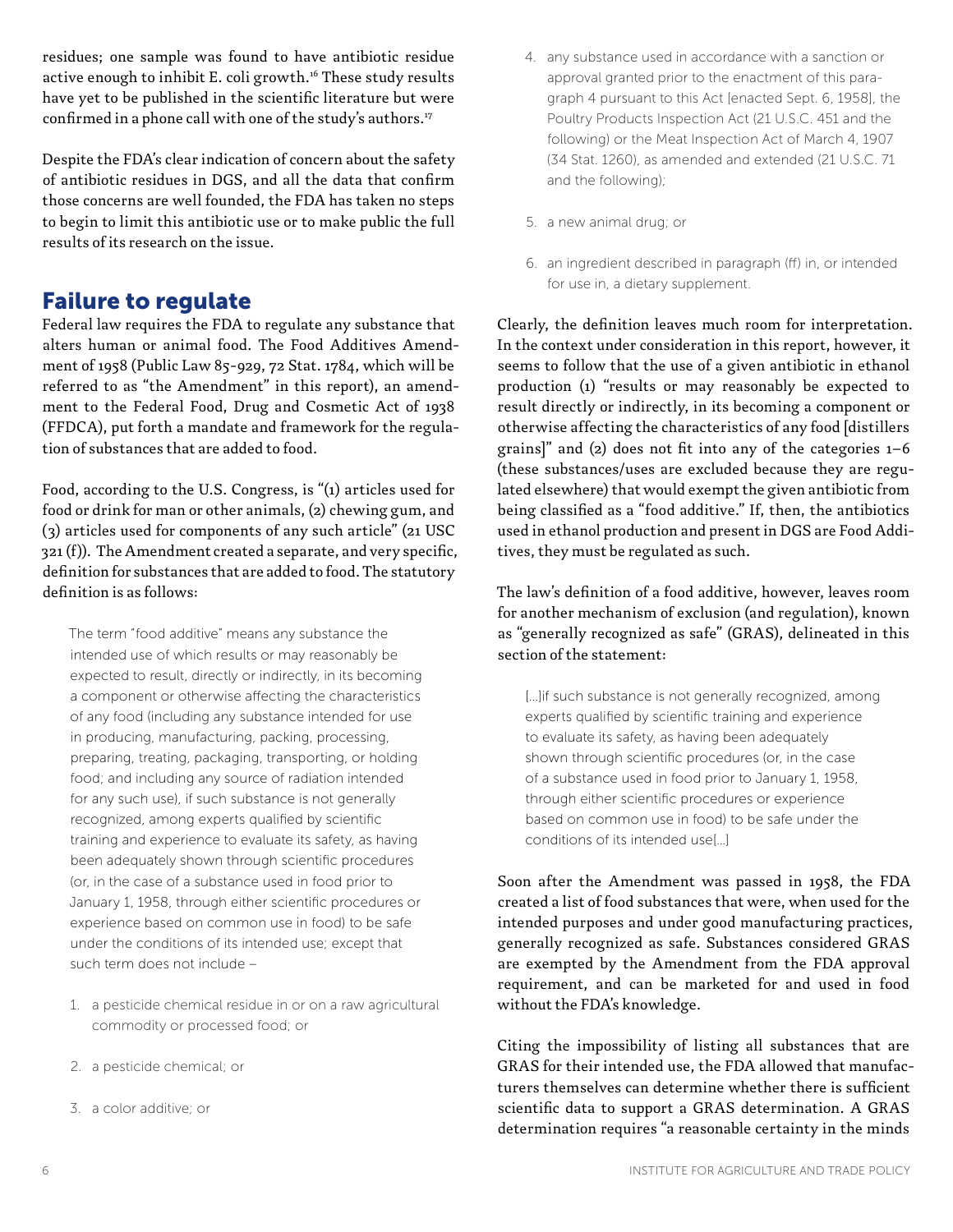of competent scientists that the substance is not harmful under its intended conditions of use" (21 CFR 570.3(i)). In 1997, the FDA proposed a rule creating a voluntary process for manufacturers to submit notice of their GRAS determinations, along with supporting information, to the FDA for review. The FDA does not then "approve" or "deny" the GRAS determination, but may state in a letter that it does or does not have questions about the manufacturer's GRAS determination. Again, this process is voluntary and not required prior to the marketing or use of a substance.

# Placing public safety in the hands of the animal agriculture industry

It is the GRAS framework under which antibiotics manufacturers have been marketing products to the ethanol industry and adulterating the U.S. food supply.

Until 2010, the voluntary GRAS notification program had applied only to substances added to human food. In that year, the FDA announced the pilot of a companion program for substances in animal food to be administered by its Center for Veterinary Medicine (CVM).<sup>18</sup> Since the launch of that pilot, four GRAS determination notices have been submitted to the CVM19 (table 2). In December 2010, Lallemand Specialties, Inc., a Milwaukee, Wisconsin–based company that manufactures and markets yeasts, bacteria, and antimicrobials, submitted a notice for penicillin G potassium, and in March 2011, submitted a GRAS notice for virginiamycin. For unknown reasons, in August 2011 Lallemand asked the CVM to cease reviewing these notices and submitted new notices for the same products in September 2011. The CVM has not made publicly available the information submitted by Lallemand in support of the determination. In addition, Lallemand has issued three public announcements of its GRAS determinations, for its products Lactoside V (virginiamycin), Lactoside 247 (virginiamycin), and Allpen Special (penicillin).

Phibro Animal Health Corporation, a Ridgefield Park, New Jersey–based company that manufactures and markets animal feed additives and specialty chemicals, made a public announcement in June, 2010, of its GRAS determination for its Lactrol (virginiamycin) product. To date, the company has not submitted a notice of this determination to the CVM. Because GRAS determination notices are voluntary, it is unknown if others have been carried out. Lallemand and Phibro are not the sole marketers of antibiotics to the ethanol industry.

## Table 2: GRAS notices submitted to the FDA

| Company                            | <b>Product</b>             | <b>Date Submitted</b> | <b>Status</b>                                                           |  |  |
|------------------------------------|----------------------------|-----------------------|-------------------------------------------------------------------------|--|--|
| Lallemand<br>Specialties, Inc.     | Penicillin G.<br>Potassium | 12/23/2010            | "At notifier's<br>request, FDA<br>ceased to<br>evaluate the<br>notice." |  |  |
| Lallemand<br>Specialities,<br>Inc. | Virginiamycin              | 3/16/2011             | "At notifier's<br>request, FDA<br>ceased to<br>evaluate the<br>notice." |  |  |
| Lallemand<br>Specialities,<br>Inc. | Penicillin G.<br>Potassium | 9/15/2011             | Pending                                                                 |  |  |
| Lallemand<br>Specialities,<br>Inc. | Virginiamycin              | 9/15/2011             | Pending                                                                 |  |  |

In all four public announcements the companies made clear their belief that their own GRAS determination represented full compliance with federal regulations. Lallemand's announcement regarding Lactoside 247 (virginiamycin), reads "The Lactoside 247 TM GRAS determination achieves full regulatory compliance and *obviates the need for a Food Additive Petition."* (emphasis added) Phibro's Lactrol (virginiamycin) announcement states, "To meet FDA requirements and protect Lactrol's proprietary active ingredient, Phibro pursued a GRAS determination, *an equally acceptable option for regulatory compliance* (emphasis added)." Indeed, Lallemand and Phibro do appear to have correctly followed the procedures for GRAS self-determination, as stipulated by the Amendment.

But the antibiotics used as processing aids in ethanol production are considered food additives by the FDA, and are therefore not eligible for GRAS status. As food additives, antibiotics in ethanol production instead are subject to FDA regulation, and are not allowed to be marketed before the FDA has approved a Food Additive Petition for the substances. In other words marketing and use of antibiotics in ethanol is and has been unlawful.

# Skirting the law?

There is mounting evidence that some antibiotics suppliers have been fully aware that the FDA considers antibiotics used for ethanol processing food additives, and have been exploiting the FDA's failure and unwillingness to follow its Congressional mandate to regulate these substances.

At a January 19, 2011 meeting of the AAFCO ("a voluntary membership association of local, state and federal agencies charged by law to regulate the sale and distribution of animal feeds and animal drug remedies") Laboratory Methods and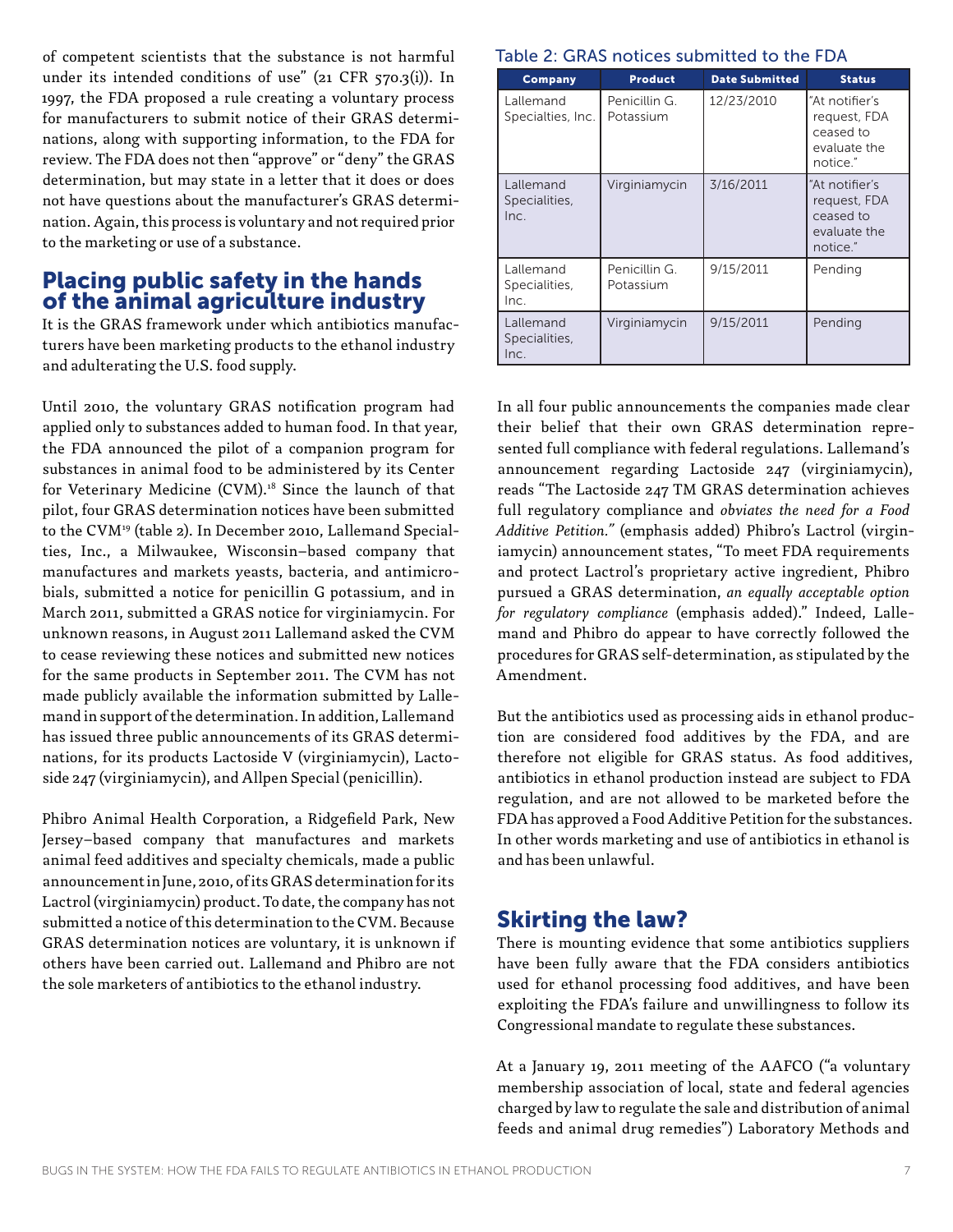Services Committee, Dr. John McCurdy, a CVM chemist, presented the FDA's position on antibiotics in distillers grains in a memo distributed to committee members.

**CONDUCTS:** I Can't make any miar continuolons and CIT gots the line)

#### **FDA Thinking/Position**

Distillers grains are fed continuously to animals, and may constitute a significant portion of their diet. FDA is concerned because the continuous consumption of distillers grains containing low level antibiotic residues by food-producing animals may impact antimicrobial resistance in humans and animals.

In the past, CVM has issued letters stating that we would exercise enforcement discretion with respect to the use of certain antibiotics in ethanol production. However, because of the increasing amount of distillers grains being produced and consumed by animals, as well as FDA's concerns about antimicrobial resistance and other food safety concerns, CVM has decided to no longer exercise enforcement discretion for antibiotics in ethanol production. When the distillers grains are used as a feed or feed ingredient the antimicrobial would be considered a Food Additive and regulated by the FDA.

FDA is strongly recommending that athanol producers research alternatives for controlling bacterial contaminations.

**Industry Response** 

FAP Submissions: erythromycin thiocyanate; virginiamycin; penicillin G procaine GRAS Notification: penicillin G potassium GRAS self-determination: virginiamycin

Figure 3: Excerpt from CVM memo.

The memo includes this statement: "**CVM has decided to no longer exercise enforcement discretion for antibiotics in ethanol production. When the distillers grains are used as a feed or feed ingredient the antimicrobial would be considered a Food Additive and regulated by the FDA.**"20 (Fig. 3)

In confidential follow-up conversations with two CVM staff members (names withheld), this classification of antibiotics used in ethanol production as Food Additives was confirmed.<sup>21</sup> IATP was told that **the FDA had determined the Food Additive status five or six years ago** and that the determination meant that these antibiotic uses could not therefore be considered GRAS. When IATP asked for further documentation of this determination, we were told that none was publicly available. However, the CVM's own Annual Report for Fiscal Year 2008 corroborates this position (Fig. 4):

the use of antibiotics during fuel ethanol production. FDA regulates distiller byproducts from both potable and fuel ethanol production when the byproducts are used as animal feed and/or feed ingredients, *regulating antibiotic residues as food additives* (emphasis added). If the distiller byproduct is burned as fuel or disposed of in another non-food/non-feed manner, however, the antibiotics would be considered pesticides and regulated by the Environmental Protection Agency under the Federal Insecticide, Fungicide, and Rodenticide Act.<sup>22</sup>

Antibiotics manufacturers, and likely the ethanol producers, knew this was the case. In 2010 and 2011, three Food Additive Petitions (FAPs) were submitted to the FDA for antibiotics to be used specifically in ethanol production. Ferm Solutions, Inc., a Danville, Kentucky–based company that markets antimicrobials and other products to the ethanol industry, submitted an FAP for virginiamycin, a notice of which was published in the Federal Register on October 12, 2010.<sup>23</sup> North American Bioproducts Corporation (NABC), a Georgia–based company, submitted FAPs for Penicillin G Procaine and for Erythromycin thiocyanate, notices of which were published in the Federal Register on September 14, 2010 and April 25, 2011, respectively.<sup>24</sup> Decisions on these FAPs are pending.

These FAP submissions were likely prompted by communications to antibiotics manufacturers of the FDA's position. NABC put out a press release on August 30, 2010, announcing the FDA's acceptance for filing of its FAP for erythromycin thiocyanate. According to the release:

In 2008 and 2009, the FDA/CVM gave clear direction to the ethanol industry and certain antibiotic suppliers that because they can reasonably be expected to become a component of the feed, i.e. distiller by-product, antibiotics are considered food additives and expressly stated that antibiotics are not recognized as GRAS for use in Fuel Ethanol Production.25

The FDA/CVM has not made available to the public its communications to the industry. However, numerous

. . . . . . . . . . . . . . . the use of antibiotics to prevent bacterial growth during ethanol fermentation. Any residual antibiotics in distillers grains could transfer to animals and pose a potential health risk to the animals as well as to humans that consume food derived from the animals.

In 2008, CVM worked with the Environmental Protection Agency to clarify the respective roles of the agencies with regard to regulatory jurisdiction over the use of antibiotics during fuel In 2008, CVM worked with the Environmental Protection Agency to clarify the respective roles of the agencies with regard to regulatory jurisdiction over the use of antibiotics during further effinance of the considered and pesticides and regulated by the Environmental Protection Agency under the Federal Insecticide, Fungicide, and Rodenticide Act.

CVM also worked actively during the year with the U.S. Department of Agriculture's Food and Agricultural Service and the Canadian Food Inspection Agency to address potential distillers grain trade issues between the United States and Canada as a result of the issuance of the Canadian Food Inspection Agency's Regulatory Guidance Document on Ethanol Distillers Grains for Livestock Feed in July 2008. The goal is to harmonize policies in this area.

Figure 4: Excerpt from CVM's Annual Report for Fiscal Year 2008.

In 2008, CVM worked with the Environmental

Protection Agency to clarify the respective roles of the agencies with regard to regulatory jurisdiction over

industry newsletters and other sources clearly cite the FDA's directives on the issue.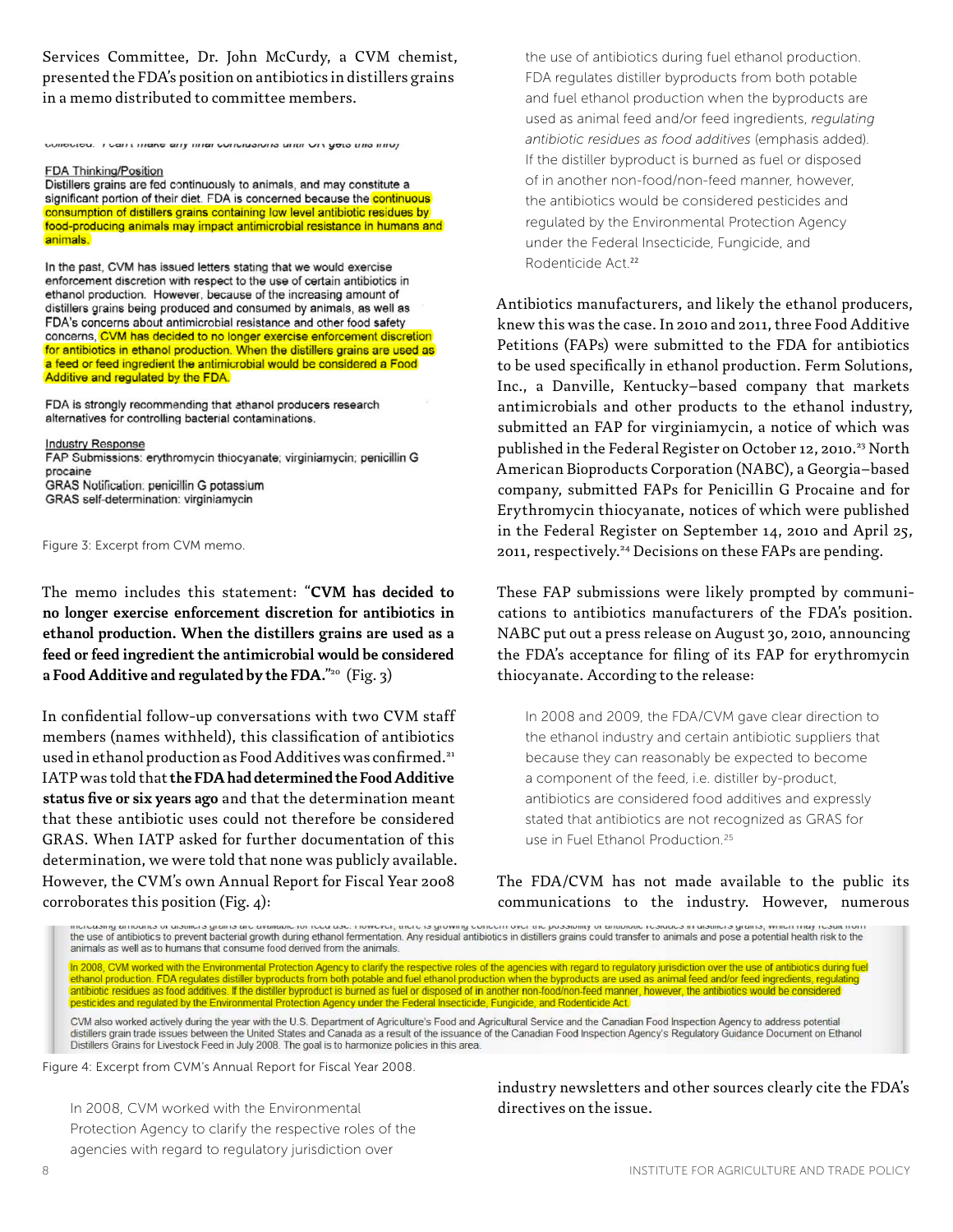In the September/October 2009 edition of Chaff, the American Association of Grain Inspection and Weighing Industries newsletter, the editors report "FDA/CVM has emphasized that no antibiotic residues are currently allowed in DGS intended for use as a feed ingredient."<sup>26</sup>

An April 9, 2009, article about the first round of FDA antibiotic residue testing in DTN/The Progressive Farmer, a widelyread online agriculture news journal, reported the following:

Perhaps the bigger concern is that ethanol producers were found to be using four types of antibiotics, when virginiamycin is the only antibiotic receiving a "no objection letter" from the FDA.

Charlie Staff, executive director and CEO of the Distillers Grain Technology Council, agreed that is a concern.

"That is very troubling," Staff said. "We are hopeful those using other antibiotics will stop using them because they are unapproved.

"They could be opening themselves up to regulatory action," he said.<sup>27</sup>

#### The National Grain and Feed Association reported the following on its website on January 28, 2010:

Pursuant to the use of antibiotics during the production of distillers grains, FDA has issued a "letter-of-noobjection" for the use of only virginiamycin-based products when such use results in residue levels not exceeding 0.5 parts per million (p.p.m.). Further, FDA now is requiring that such virginiamycin-based products, as well as all other antimicrobial products to be used during the production of distillers grains that will be distributed as a feed ingredient, be approved through a formal food additive petition process administered by the agency (emphasis added).<sup>28</sup>

### Other federal agencies seem to have gotten the same message from the FDA. An October 2011 report from the United States Department of Agriculture's Economic Research Service on DGS usage states:

In the past, the Center for Veterinary Medicine (CVM) did not object to specific uses of antibiotics through enforcement discretion which was provided on a temporary basis. This enforcement discretion has expired and currently no antibiotic residues are allowed in distillers' grains intended for use as a feed ingredient.29

As referenced in the latter two articles, the FDA released a "no-objection" letter to Phibro Animal Health (then known as SmithKline Beecham Animal Health) in 1993 for a virginiamycin product, and stated that it would exercise enforcement discretion (in other words, it would essentially ignore its use). The letter addresses only the Lactrol formulation of virginiamycin, and allows a maximum residue level of 0.2-0.5ppm.

In a January 2009 address at an International Feed Regulator's meeting in Atlanta, Georgia, CVM Office of Surveillance and Compliance Director Daniel McChesney said the agency was reviewing the appropriateness of the "no-objection" letter.<sup>30</sup> According to reports from the National Grain and Feed Association, McChesney expressed concerns that virginiamycin residues found during the 2008 FDA DGS sampling exceeded the 0.5 ppm threshold.<sup>31</sup>

This report documents clearly that DGS containing antibiotics residues are food additives, and should be regulated as such. It is clear that antibiotic manufacturers and marketers have been aware since at least 2009 that the FDA does not consider antibiotics in DGS to be GRAS. Given the FDA's prohibition on marketing unapproved food additives, **the antibiotics manufacturers must immediately stop marketing the drugs to the ethanol industry and pursue (or continue to pursue) FAP approval.**

Moreover, **the FDA—as authorized by the Federal Food, Drug, and Cosmetic Act—must immediately put an end to this regulatory breach and issue an order to antibiotics manufactures to stop marketing these products, and to the ethanol industry to cease unapproved antibiotic use in ethanol production.**

# Readily available alternatives

Bacterial contamination is a real problem for the ethanol industry. Fortunately, effective non-antibiotic antimicrobial products are widely available to ethanol producers.

A 2009 IATP paper estimated that 45 percent of ethanol production facilities in the U.S. were, at that time, using antibiotic alternatives (either to partially or entirely replace antibiotics).<sup>32</sup> Based on figures provided by antibiotic-alternative vendors, 56 percent of ethanol producers now use some form of antibiotic alternative. POET, the largest ethanol producer in the world, recently announced that all of its 27 plants are antibiotic-free.<sup>33</sup> A small number of those plants are third-party certified antibiotic-free, a step that allows the company to market antibioticfree DGS to the layer hen industry, where DGS with antibiotic residues are prohibited. According to a POET spokesperson, all plants are antibiotic-free and can be certified as market demand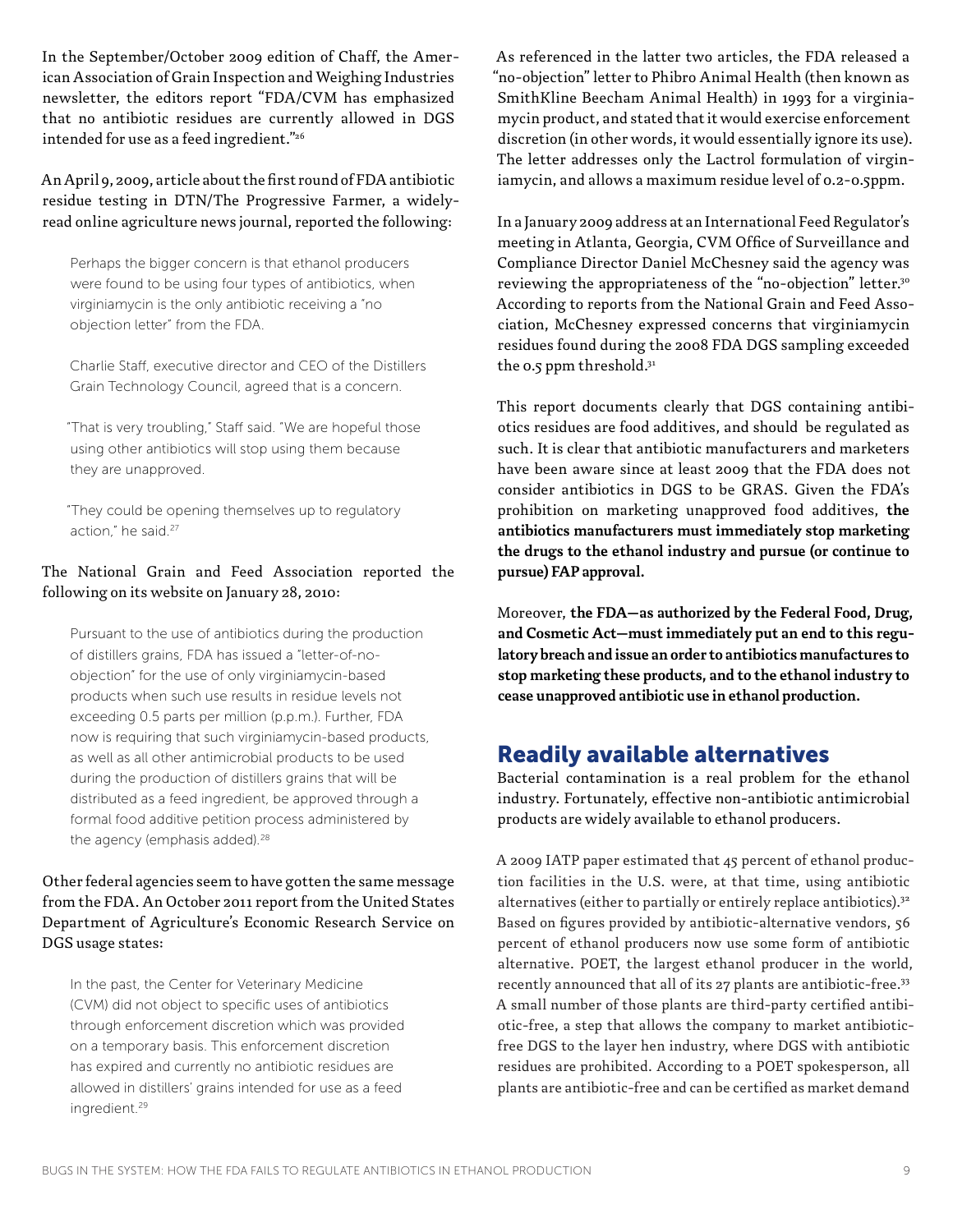for antibiotic-free DGS increases. The POET process is proprietary, and the company has not released details as to how they are avoiding antibiotics.

There are two commercial alternative antimicrobial products available. "Stabilized chlorine dioxide" (sold under the DuPont brand name "Fermasure") is buffered sodium chlorite, a salt with antimicrobial properties activated by the fermenter's own bacteria. The acidic nature of the bacteria converts the sodium chlorite to chlorine dioxide, a disinfectant used frequently in water treatment facilities, which degrades to a residue of chloride and sodium ions (salts). According to the manufacturer, no free chlorine or dioxins are produced in the process.

At least 65 producers are using an enzyme derived from hops, the same type as those used in breweries.34 Hops extract is a natural antimicrobial, and the makers of IsoStab, the brand name for a hops extract produced for the ethanol industry by BetaTec, Inc., say adding the right hops-based enzymes not only controls bacteria, but also creates conditions under which yeast thrive.

Eliminating antibiotics from ethanol production would represent a significant production change for many producers, and may result in a temporary increase in expenses during the testing and installation phases. The risks to public health potentially posed by antibiotic use in ethanol production, however, far outweigh the modest costs of this transition. To ease the burden on producers, federal and state governments could offer technical support to the industry to make the switch as rapid and as burden-free as possible.

# Policy recommendations

This report has presented substantial evidence that antibiotics used in ethanol production are food additives and not GRAS. In light of that evidence, the Institute for Agriculture and Trade Policy makes the following policy recommendations:

## THE FDA SHOULD IMMEDIATELY ENFORCE THE LAW AND BAN SALES OF UNAPPROVED ANTIBIOTICS TO ETHANOL

PRODUCERS. There is ample evidence indicating the FDA considers antibiotics used in ethanol production a food additive and therefore not GRAS. As a result, pursuant to 21 C.F.R. 570.38(b)(1), the FDA should immediately "issue a notice in the FEDERAL REGISTER proposing to determine that [antibiotics used in ethanol production] […] are not GRAS and are a food additive subject to section 409" of the FFDCA.

ANTIBIOTICS MANUFACTURERS SHOULD IMMEDI-ATELY HALT MARKETING ANTIBIOTICS TO THE ETHANOL INDUSTRY. The documentation in this report shows that antibiotics producers were likely aware of the FDA's position on the status of antibiotics used in ethanol production but

continued to market them anyway. Pursuant to Section 409(a) (2) of the FFDCA, which bars the use of a food additive unless "there is in effect, and its use or intended use are in conformity with, a regulation issued under this section prescribing the conditions under which such additive may be safely used," sales of antibiotics for ethanol production are unlawful until a FAP for their use has been approved.

THE ETHANOL INDUSTRY SHOULD VOLUNTARILY STOP USING ANTIBIOTICS. IMMEDIATELY. Antibiotic overuse threatens both human and animal health. Antibiotic use in livestock and poultry is a major contributor to this problem, and antibiotic use in ethanol production compounds it. Antibiotic alternatives exist for ethanol production—alternatives proved viable and economical by dozens of producers already. Given these alternatives and the legal status of antibiotics for ethanol production, there are no good arguments for continued antibiotic use by ethanol producers.

USDA, DOE AND OTHER RELEVANT STATE AND FEDERAL AGENCIES SHOULD ASSIST ETHANOL PRODUCERS CURRENTLY USING ANTIBIOTICS. This help could include both direct technical assistance, as well as potential financial support through existing programs to ensure that ethanol producers are able to transition quickly away from antibiotic use.